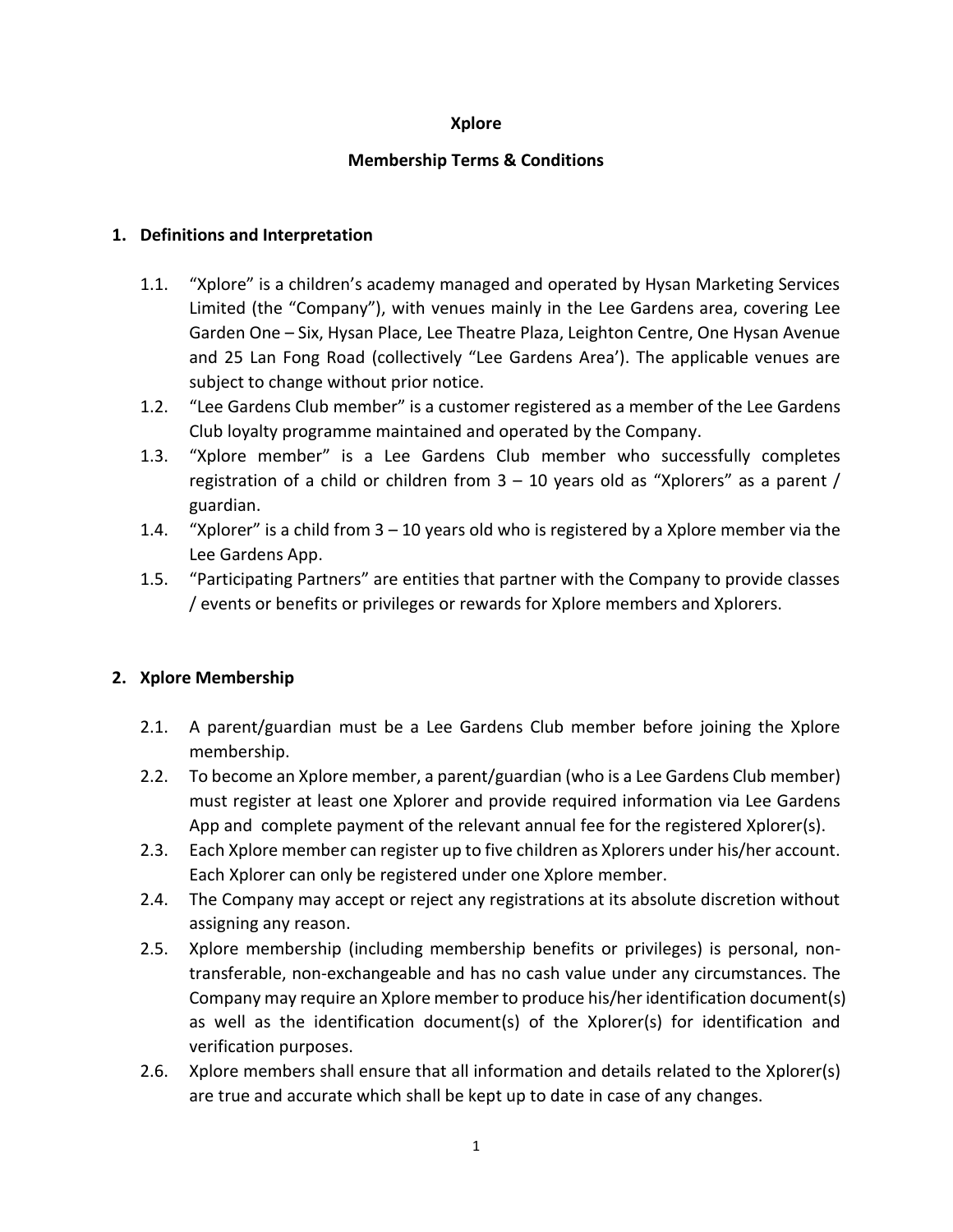- 2.7. The validity period of an Xplorer membership is one year upon successful registration and annual fee payment. The membership can be renewed within 3 months from each annual expiry date by paying the annual fee for the succeeding year through the Lee Gardens App. Annual membership fee for each Xplorer is HK\$250/year. The annual fee may be changed from time to time without prior notice. Members are advised to check the latest annual fee through the Xplore section of the Lee Gardens App.
- 2.8. The Company will be under no obligation to continue to provide membership, membership benefits or privileges to Xplore members if the annual fee is not paid in full, and Xplore members acknowledge and agree that access to Xplore and other classes/events may be denied.
- 2.9. An Xplore member can view the information of the Xplorer(s) (name(s), Xplorer number(s) and expiry date(s)) under his/her account in the "My Membership" section under "Xplore" of the Lee Gardens Club App. The Member has to login to Lee Gardens Club App for viewing the above information. The Company reserves the sole right to determine a person's eligibility for Xplore membership / Xplorer.

## **3. Privileges of Xplore members and Xplorers**

- 3.1. Each Xplorer shall be assigned a digital Xplorer card via the Xplore section of Lee Gardens App.
- 3.2. Xplore members can register the Xplorer(s) under his/her membership for classes or events offered by the Company or its Participating Partners. These classes/events are offered with a class fee or free of charge.
- 3.3. Complimentary welcome package will be given for each new Xplorer. Package details are to be determined by the Company.
- 3.4. Xplorers may be required to produce their digital Xplorer cards when redeeming membership benefits or privileges or when attending classes/events.
- 3.5. The membership benefits or privileges may comprise products or services supplied by third parties or the Participating Partners, which will be solely responsible for the enquiries, claims or complaints relating thereto.
- 3.6. The Company makes no warranties or representations, expressed or implied, with respect to the type, quality, availability, merchantability or fitness for purpose of goods or services provided through Xplore.
- 3.7. The Company has the sole discretion in determining, changing and/or withdrawing the membership benefits or privileges and the duration for which they are available.
- 3.8. Membership benefits or privileges offered are subject to these Terms and Conditions, as well as to any specific terms and conditions which may be imposed by the Company and/or any Participating Partners or relevant third parties.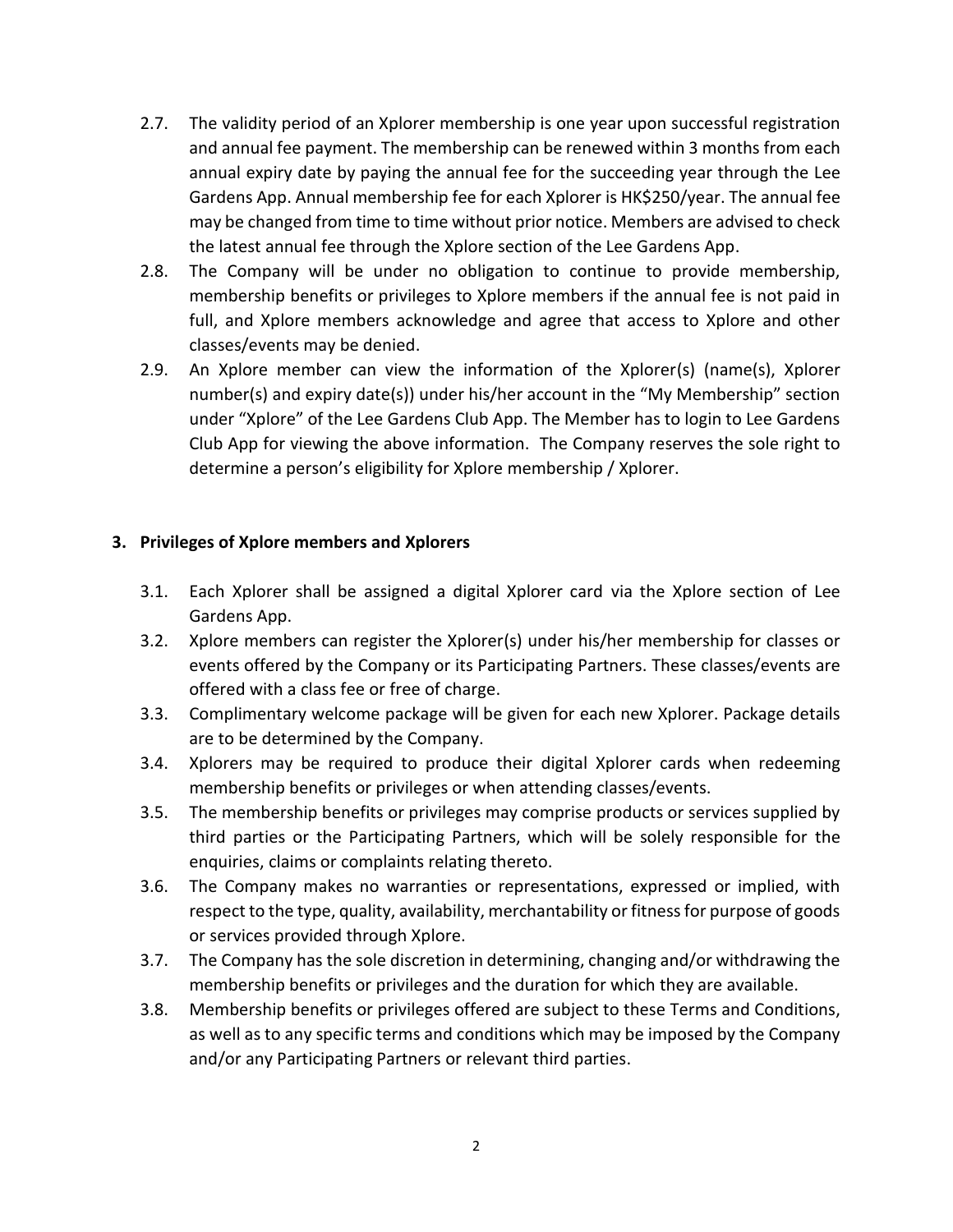## **4. Classes/events by Xplore or Participating Partners**

- 4.1. The classes/events are subject to availability and such additional terms and conditions as Xplore (or its Participating Partners) may from time to time in its absolute discretion deem appropriate.
- 4.2. Each Xplorer must be accompanied by an adult when attending classes/events.
- 4.3. Xplore members shall ensure that their Xplorer(s) is/are in healthy condition to attend Xplore classes / events. The Company or its Participating Partners reserve the right to reject entrance of Xplore members / Xplorers to the class/event venues or require Xplore members/Xplorers to leave the classes/events if their body temperatures are over 37.5 degrees C or have other symptoms that may endanger the health of other participants.
- 4.4. By participating in the classes/events, Xplore members are deemed to have assumed the responsibilities for any losses, damages, accidents, injuries or theft suffered by Xplore members, their Xplorer(s) and guest(s).

# **5. Other General Terms and Conditions**

- 5.1. Any payment made to or for Xplore is non-refundable and non-transferable in any circumstances.
- 5.2. Any spending related to Xplore is not eligible for earning Lee Gardens Points or redemption of free parking at the Lee Gardens area.
- 5.3. Each Xplore member hereby authorizes the Company to take photographs or images during classes/events organized by the Company or its Participating Partners and to use such photographs or images in any materials.
- 5.4. The Company reserves the right to modify at any time without prior notice the structure and content of Xplore, including mobile applications; membership fee; class / event contents; rewards and offers; redemption and collection of rewards and offers; these Terms and Conditions; other items; and termination of Xplore. It is the responsibility of members to keep themselves up to date in respect to the structure and content of Xplore, including these Terms and Conditions. Logging or purchase of Xplore classes/events, redemption of rewards and offers will be deemed as acceptance of all relevant changes. The Company will not be liable for any loss or damage resulting from any changes.
- 5.5. Any records/information kept by the Company are conclusive. In case of dispute, the decision of the Company shall be final and binding on all parties.
- 5.6. The Company reserves the right to invalidate or terminate the Xplore Membership or the Xplore academy at our sole discretion.
- 5.7. Any Xplore Member may resign from the Xplore Membership by giving notice to us through [xplore@hysan.com.hk.](mailto:xplore@hysan.com.hk) Upon termination or expiry of Membership, all